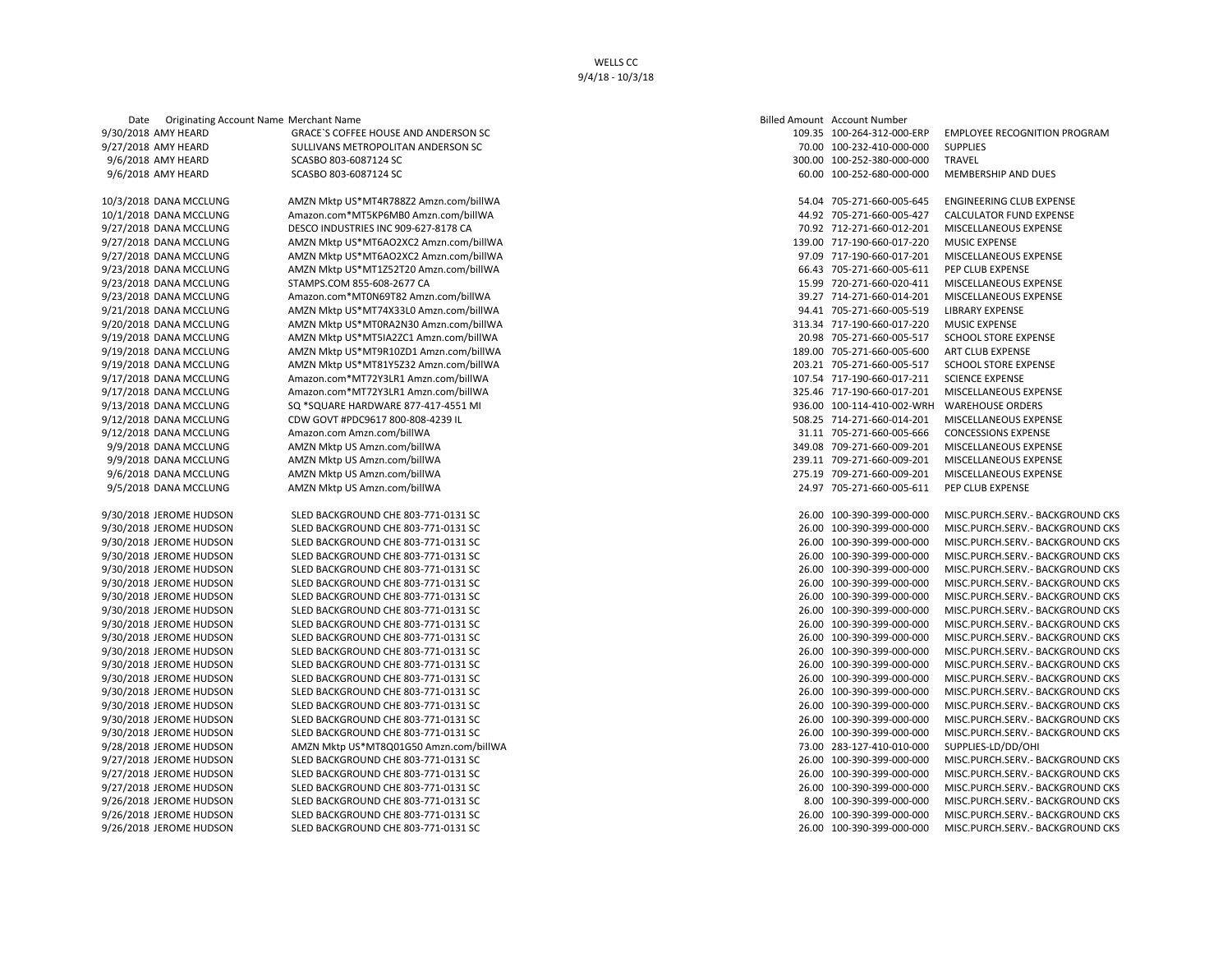9/25/2018 JEROME HUDSON HILTON HOTELS COLUMBIA SC (47.52) 394-224-333-063-000 TRIPS/ PD 9/25/2018 JEROME HUDSON HILTON HOTELS COLUMBIA SC (47.52) 394-224-333-063-000 TRIPS/ PD 9/23/2018 JEROME HUDSON SLED BACKGROUND CHE 803-771-0131 SC 26.00 100-390-399-000-000 MISC.PURCH.SERV.- BACKGROUND CKS 9/23/2018 JEROME HUDSON SLED BACKGROUND CHE 803-771-0131 SC 26.00 100-390-399-000-000 MISC.PURCH.SERV.- BACKGROUND CKS 9/23/2018 JEROME HUDSON SLED BACKGROUND CHE 803-771-0131 SC 26.00 100-390-399-000-000 MISC.PURCH.SERV.- BACKGROUND CKS 9/23/2018 JEROME HUDSON SLED BACKGROUND CHE 803-771-0131 SC 26.00 100-390-399-000-000 MISC.PURCH.SERV.- BACKGROUND CKS 9/23/2018 JEROME HUDSON SLED BACKGROUND CHE 803-771-0131 SC 26.00 100-390-399-000-000 MISC.PURCH.SERV.- BACKGROUND CKS 9/23/2018 JEROME HUDSON SLED BACKGROUND CHE 803-771-0131 SC 26.00 100-390-399-000-000 MISC.PURCH.SERV.- BACKGROUND CKS 9/23/2018 JEROME HUDSON SLED BACKGROUND CHE 803-771-0131 SC 26.00 100-390-399-000-000 MISC.PURCH.SERV.- BACKGROUND CKS 9/23/2018 JEROME HUDSON SLED BACKGROUND CHE 803-771-0131 SC 26.00 100-390-399-000-000 MISC.PURCH.SERV.- BACKGROUND CKS 9/23/2018 JEROME HUDSON SLED BACKGROUND CHE 803-771-0131 SC 26.00 100-390-399-000-000 MISC.PURCH.SERV.- BACKGROUND CKS 9/23/2018 JEROME HUDSON SLED BACKGROUND CHE 803-771-0131 SC 26.00 100-390-399-000-000 MISC.PURCH.SERV.- BACKGROUND CKS 9/23/2018 JEROME HUDSON Amazon.com\*MT5ZS6A10 Amzn.com/billWA 64.80 283-127-410-013-000 SUPPLIES-LD/DD/OHI 9/21/2018 JEROME HUDSON HILTON HOTELS 205-3139174 SC 400.52 394-224-333-063-000 TRIPS/ PD 9/21/2018 JEROME HUDSON HILTON HOTELS 205-3139174 SC 400.52 394-224-333-063-000 TRIPS/ PD 9/21/2018 JEROME HUDSON AMZN Mktp US\*MT1WQ0301 Amzn.com/billWA 17.48 283-127-410-013-000 SUPPLIES-LD/DD/OHI 9/20/2018 JEROME HUDSON SLED BACKGROUND CHE 803-771-0131 SC 26.00 100-390-399-000-000 MISC.PURCH.SERV.- BACKGROUND CKS 9/20/2018 JEROME HUDSON SLED BACKGROUND CHE 803-771-0131 SC 26.00 100-390-399-000-000 MISC.PURCH.SERV.- BACKGROUND CKS 9/20/2018 JEROME HUDSON SLED BACKGROUND CHE 803-771-0131 SC 26.00 100-390-399-000-000 MISC.PURCH.SERV.- BACKGROUND CKS 9/20/2018 JEROME HUDSON SLED BACKGROUND CHE 803-771-0131 SC 26.00 100-390-399-000-000 MISC.PURCH.SERV.- BACKGROUND CKS 9/20/2018 JEROME HUDSON SLED BACKGROUND CHE 803-771-0131 SC 26.00 100-390-399-000-000 MISC.PURCH.SERV.- BACKGROUND CKS 9/19/2018 JEROME HUDSON SLED BACKGROUND CHE 803-771-0131 SC 8.00 100-390-399-000-000 MISC.PURCH.SERV.- BACKGROUND CKS 9/16/2018 JEROME HUDSON SLED BACKGROUND CHE 803-771-0131 SC 26.00 100-390-399-000-000 MISC.PURCH.SERV.- BACKGROUND CKS 9/16/2018 JEROME HUDSON SLED BACKGROUND CHE 803-771-0131 SC 26.00 100-390-399-000-000 MISC.PURCH.SERV.- BACKGROUND CKS 9/16/2018 JEROME HUDSON SLED BACKGROUND CHE 803-771-0131 SC 26.00 100-390-399-000-000 MISC.PURCH.SERV.- BACKGROUND CKS 9/16/2018 JEROME HUDSON SLED BACKGROUND CHE 803-771-0131 SC 26.00 100-390-399-000-000 MISC.PURCH.SERV.- BACKGROUND CKS 9/16/2018 JEROME HUDSON SLED BACKGROUND CHE 803-771-0131 SC 26.00 100-390-399-000-000 MISC.PURCH.SERV.- BACKGROUND CKS 9/16/2018 JEROME HUDSON SLED BACKGROUND CHE 803-771-0131 SC 26.00 100-390-399-000-000 MISC.PURCH.SERV.- BACKGROUND CKS 9/16/2018 JEROME HUDSON SLED BACKGROUND CHE 803-771-0131 SC 26.00 100-390-399-000-000 MISC.PURCH.SERV.- BACKGROUND CKS 9/16/2018 JEROME HUDSON SLED BACKGROUND CHE 803-771-0131 SC 26.00 100-390-399-000-000 MISC.PURCH.SERV.- BACKGROUND CKS 9/16/2018 JEROME HUDSON SLED BACKGROUND CHE 803-771-0131 SC 26.00 100-390-399-000-000 MISC.PURCH.SERV.- BACKGROUND CKS 9/16/2018 JEROME HUDSON SLED BACKGROUND CHE 803-771-0131 SC 26.00 100-390-399-000-000 MISC.PURCH.SERV.- BACKGROUND CKS 9/16/2018 JEROME HUDSON SLED BACKGROUND CHE 803-771-0131 SC 8.00 100-390-399-000-000 MISC.PURCH.SERV.- BACKGROUND CKS 9/16/2018 JEROME HUDSON SLED BACKGROUND CHE 803-771-0131 SC 8.00 100-390-399-000-000 MISC.PURCH.SERV.- BACKGROUND CKS 9/16/2018 JEROME HUDSON SLED BACKGROUND CHE 803-771-0131 SC 26.00 100-390-399-000-000 MISC.PURCH.SERV.- BACKGROUND CKS 9/16/2018 JEROME HUDSON SLED BACKGROUND CHE 803-771-0131 SC 26.00 100-390-399-000-000 MISC.PURCH.SERV.- BACKGROUND CKS 9/16/2018 JEROME HUDSON SLED BACKGROUND CHE 803-771-0131 SC 26.00 100-390-399-000-000 MISC.PURCH.SERV.- BACKGROUND CKS 9/16/2018 JEROME HUDSON SLED BACKGROUND CHE 803-771-0131 SC 26.00 100-390-399-000-000 MISC.PURCH.SERV.- BACKGROUND CKS 9/14/2018 JEROME HUDSON SLED BACKGROUND CHE 803-771-0131 SC 26.00 100-390-399-000-000 MISC.PURCH.SERV.- BACKGROUND CKS 9/14/2018 JEROME HUDSON SLED BACKGROUND CHE 803-771-0131 SC 26.00 100-390-399-000-000 MISC.PURCH.SERV.- BACKGROUND CKS 9/14/2018 JEROME HUDSON SLED BACKGROUND CHE 803-771-0131 SC 26.00 100-390-399-000-000 MISC.PURCH.SERV.- BACKGROUND CKS 9/14/2018 JEROME HUDSON SLED BACKGROUND CHE 803-771-0131 SC 26.00 100-390-399-000-000 MISC.PURCH.SERV.- BACKGROUND CKS 9/14/2018 JEROME HUDSON SLED BACKGROUND CHE 803-771-0131 SC 26.00 100-390-399-000-000 MISC.PURCH.SERV.- BACKGROUND CKS 9/14/2018 JEROME HUDSON SLED BACKGROUND CHE 803-771-0131 SC 26.00 100-390-399-000-000 MISC.PURCH.SERV.- BACKGROUND CKS 9/14/2018 JEROME HUDSON SLED BACKGROUND CHE 803-771-0131 SC 26.00 100-390-399-000-000 MISC.PURCH.SERV.- BACKGROUND CKS 9/14/2018 JEROME HUDSON SLED BACKGROUND CHE 803-771-0131 SC 26.00 100-390-399-000-000 MISC.PURCH.SERV.- BACKGROUND CKS 9/14/2018 JEROME HUDSON SLED BACKGROUND CHE 803-771-0131 SC 26.00 100-390-399-000-000 MISC.PURCH.SERV.- BACKGROUND CKS 9/13/2018 JEROME HUDSON SLED BACKGROUND CHE 803-771-0131 SC 26.00 100-390-399-000-000 MISC.PURCH.SERV.- BACKGROUND CKS 9/13/2018 JEROME HUDSON SLED BACKGROUND CHE 803-771-0131 SC 26.00 100-390-399-000-000 MISC.PURCH.SERV.- BACKGROUND CKS 9/13/2018 JEROME HUDSON SLED BACKGROUND CHE 803-771-0131 SC 26.00 100-390-399-000-000 MISC.PURCH.SERV.- BACKGROUND CKS 9/13/2018 JEROME HUDSON SLED BACKGROUND CHE 803-771-0131 SC 26.00 100-390-399-000-000 MISC.PURCH.SERV.- BACKGROUND CKS 9/13/2018 JEROME HUDSON SLED BACKGROUND CHE 803-771-0131 SC 26.00 100-390-399-000-000 MISC.PURCH.SERV.- BACKGROUND CKS 9/13/2018 JEROME HUDSON SLED BACKGROUND CHE 803-771-0131 SC 26.00 100-390-399-000-000 MISC.PURCH.SERV.- BACKGROUND CKS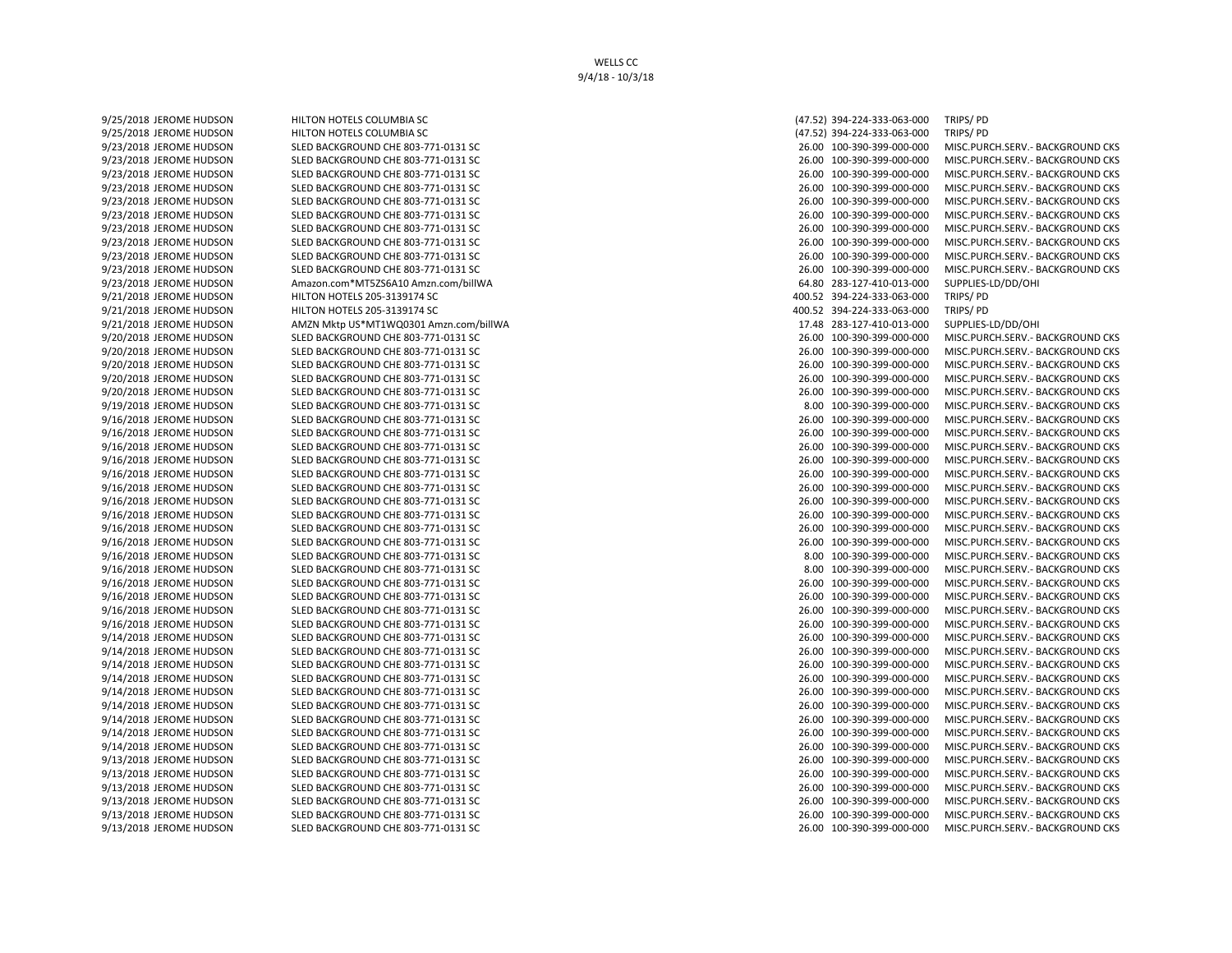WELLS CC 9/4/18 - 10/3/18

09/30/2018 WESS GRANT SLED BACKGROUND CHE 803-771-0131 SC 09/30/2018 WESS GRANT SLED BACKGROUND CHE 803-771-0131 SC 09/30/2018 WESS GRANT SLED BACKGROUND CHE 803-771-0131 SC 09/27/2018 WESS GRANT SLED BACKGROUND CHE 803-771-0131 SC 09/27/2018 WESS GRANT SLED BACKGROUND CHE 803-771-0131 SC 8.00 SUB-800 100-255-323-000-000 CONTRACTED SERVICES

| 9/13/2018 JEROME HUDSON | SLED BACKGROUND CHE 803-771-0131 SC    | 26.00 100-390-399-000-000  | MISC.PURCH.SERV. - BACKGROUND CKS |
|-------------------------|----------------------------------------|----------------------------|-----------------------------------|
| 9/13/2018 JEROME HUDSON | SLED BACKGROUND CHE 803-771-0131 SC    | 26.00 100-390-399-000-000  | MISC.PURCH.SERV. - BACKGROUND CKS |
| 9/13/2018 JEROME HUDSON | SLED BACKGROUND CHE 803-771-0131 SC    | 26.00 100-390-399-000-000  | MISC.PURCH.SERV. - BACKGROUND CKS |
| 9/13/2018 JEROME HUDSON | SLED BACKGROUND CHE 803-771-0131 SC    | 26.00 100-390-399-000-000  | MISC.PURCH.SERV. - BACKGROUND CKS |
| 9/9/2018 JEROME HUDSON  | SLED BACKGROUND CHE 803-771-0131 SC    | 26.00 100-390-399-000-000  | MISC.PURCH.SERV. - BACKGROUND CKS |
| 9/9/2018 JEROME HUDSON  | SLED BACKGROUND CHE 803-771-0131 SC    | 26.00 100-390-399-000-000  | MISC.PURCH.SERV. - BACKGROUND CKS |
| 9/9/2018 JEROME HUDSON  | SLED BACKGROUND CHE 803-771-0131 SC    | 26.00 100-390-399-000-000  | MISC.PURCH.SERV. - BACKGROUND CKS |
| 9/9/2018 JEROME HUDSON  | SLED BACKGROUND CHE 803-771-0131 SC    | 26.00 100-390-399-000-000  | MISC.PURCH.SERV.- BACKGROUND CKS  |
| 9/9/2018 JEROME HUDSON  | SLED BACKGROUND CHE 803-771-0131 SC    | 26.00 100-390-399-000-000  | MISC.PURCH.SERV. - BACKGROUND CKS |
| 9/9/2018 JEROME HUDSON  | SLED BACKGROUND CHE 803-771-0131 SC    | 26.00 100-390-399-000-000  | MISC.PURCH.SERV. - BACKGROUND CKS |
| 9/9/2018 JEROME HUDSON  | SLED BACKGROUND CHE 803-771-0131 SC    | 26.00 100-390-399-000-000  | MISC.PURCH.SERV. - BACKGROUND CKS |
| 9/9/2018 JEROME HUDSON  | SLED BACKGROUND CHE 803-771-0131 SC    | 26.00 100-390-399-000-000  | MISC.PURCH.SERV. - BACKGROUND CKS |
| 9/9/2018 JEROME HUDSON  | SLED BACKGROUND CHE 803-771-0131 SC    | 26.00 100-390-399-000-000  | MISC.PURCH.SERV. - BACKGROUND CKS |
| 9/9/2018 JEROME HUDSON  | SLED BACKGROUND CHE 803-771-0131 SC    | 26.00 100-390-399-000-000  | MISC.PURCH.SERV. - BACKGROUND CKS |
| 9/9/2018 JEROME HUDSON  | ABEBOOKS.CO FO3ESZ 8003155335 WA       | 6.93 283-127-410-000-000   | SUPPLIES-LD/DD/OHI                |
| 9/7/2018 JEROME HUDSON  | SLED BACKGROUND CHE 803-771-0131 SC    | 26.00 100-390-399-000-000  | MISC.PURCH.SERV.- BACKGROUND CKS  |
| 9/7/2018 JEROME HUDSON  | SLED BACKGROUND CHE 803-771-0131 SC    | 26.00 100-390-399-000-000  | MISC.PURCH.SERV. - BACKGROUND CKS |
| 9/7/2018 JEROME HUDSON  | SLED BACKGROUND CHE 803-771-0131 SC    | 26.00 100-390-399-000-000  | MISC.PURCH.SERV.- BACKGROUND CKS  |
| 9/7/2018 JEROME HUDSON  | SLED BACKGROUND CHE 803-771-0131 SC    | 26.00 100-390-399-000-000  | MISC.PURCH.SERV.- BACKGROUND CKS  |
| 9/7/2018 JEROME HUDSON  | MEDICAL MONKS INC 844-859-9403 PA      | 131.43 283-127-410-003-000 | SUPPLIES-LD/DD/OHI                |
| 9/7/2018 JEROME HUDSON  | AMZN Mktp US Amzn.com/billWA           | 39.99 283-127-410-003-000  | SUPPLIES-LD/DD/OHI                |
| 9/6/2018 JEROME HUDSON  | SLED BACKGROUND CHE 803-771-0131 SC    | 26.00 100-390-399-000-000  | MISC.PURCH.SERV.- BACKGROUND CKS  |
| 9/6/2018 JEROME HUDSON  | SLED BACKGROUND CHE 803-771-0131 SC    | 26.00 100-390-399-000-000  | MISC.PURCH.SERV.- BACKGROUND CKS  |
| 9/6/2018 JEROME HUDSON  | SLED BACKGROUND CHE 803-771-0131 SC    | 26.00 100-390-399-000-000  | MISC.PURCH.SERV.- BACKGROUND CKS  |
| 9/6/2018 JEROME HUDSON  | SLED BACKGROUND CHE 803-771-0131 SC    | 26.00 100-390-399-000-000  | MISC.PURCH.SERV.- BACKGROUND CKS  |
| 9/6/2018 JEROME HUDSON  | SLED BACKGROUND CHE 803-771-0131 SC    | 26.00 100-390-399-000-000  | MISC.PURCH.SERV. - BACKGROUND CKS |
| 9/6/2018 JEROME HUDSON  | SLED BACKGROUND CHE 803-771-0131 SC    | 26.00 100-390-399-000-000  | MISC.PURCH.SERV. - BACKGROUND CKS |
| 9/6/2018 JEROME HUDSON  | SLED BACKGROUND CHE 803-771-0131 SC    | 26.00 100-390-399-000-000  | MISC.PURCH.SERV.- BACKGROUND CKS  |
| 9/6/2018 JEROME HUDSON  | SLED BACKGROUND CHE 803-771-0131 SC    | 26.00 100-390-399-000-000  | MISC.PURCH.SERV. - BACKGROUND CKS |
| 9/6/2018 JEROME HUDSON  | ASHA 3 800-498-2071 MD                 | 66.00 203-127-410-017-000  | <b>SUPPLIES</b>                   |
| 09/30/2018 KATIE BROWN  | NCS*GED EXAM 800-511-3478 MN           | 805.00 723-190-660-023-911 | MISCELLANEOUS- ADULT ED EXPENSE   |
| 09/28/2018 KATIE BROWN  | NCS*GED EXAM 800-511-3478 MN           | 412.50 356-182-312-000-GED | <b>GED TESTING</b>                |
| 09/28/2018 KATIE BROWN  | NCS*GED EXAM 800-511-3478 MN           | 35.00 900-181-372-000-015  | <b>ADULT ED SCHOLARSHIPS</b>      |
| )9/30/2018 SUNDRA BROOM | KRISPY KREME #552 ANDERSON SC          | 25.48 100-232-410-000-000  | <b>SUPPLIES</b>                   |
| 09/28/2018 SUNDRA BROOM | INGLES MARKETS #239 ANDERSON SC        | 10.48 100-232-410-000-000  | <b>SUPPLIES</b>                   |
| )9/27/2018 SUNDRA BROOM | WAL-MART #0396 ANDERSON SC             | 24.24 100-232-410-000-000  | <b>SUPPLIES</b>                   |
| 10/03/2018 TRIPP DUKES  | DELTA AIR 0062342053375DELTA.COM CA    | 169.10 100-224-312-000-000 | STAFF DEV. - PURCHASED SERVICES   |
| )9/21/2018 TRIPP DUKES  | DRI*ABLEBITS.COM element5.infoMN       | 149.95 100-224-312-000-000 | STAFF DEV. - PURCHASED SERVICES   |
| 09/12/2018 TRIPP DUKES  | REI*GREENWOODHEINEMANN 800-225-5800 NH | 676.63 100-221-410-007-000 | SUPPLIES AND MATERIALS            |
| 09/09/2018 TRIPP DUKES  | THE WEBSTAURANT STORE 717-392-7472 PA  | 807.25 326-112-410-000-000 | <b>SCIENCE KITS SUPPLIES</b>      |
| 09/09/2018 TRIPP DUKES  | SCASBO 803-6087124 SC                  | 225.00 100-221-333-000-000 | TRIPS AND CONFERENCES             |
| 09/07/2018 TRIPP DUKES  | Amazon.com Amzn.com/billWA             | 240.16 264-162-410-000-000 | <b>SUPPLIES</b>                   |
| 09/05/2018 TRIPP DUKES  | Amazon.com Amzn.com/billWA             | 151.91 264-162-410-000-000 | <b>SUPPLIES</b>                   |
| 09/05/2018 TRIPP DUKES  | Amazon.com Amzn.com/billWA             | 476.01 264-162-410-000-000 | <b>SUPPLIES</b>                   |
| 09/30/2018 WESS GRANT   | SLED BACKGROUND CHE 803-771-0131 SC    | 8.00 100-255-323-000-000   | <b>CONTRACTED SERVICES</b>        |
| 09/30/2018 WESS GRANT   | SLED BACKGROUND CHE 803-771-0131 SC    | 8.00 100-255-323-000-000   | <b>CONTRACTED SERVICES</b>        |
| 09/30/2018 WESS GRANT   | SLED BACKGROUND CHE 803-771-0131 SC    | 26.00 600-256-640-000-000  | <b>DUES AND FEES</b>              |
| 09/27/2018 WESS GRANT   | SLED BACKGROUND CHE 803-771-0131 SC    | 8.00 100-255-323-000-000   | <b>CONTRACTED SERVICES</b>        |
| 00/27/2010 MECC CRANT   | CLED BACKCROLIND CHE 002 771 0121 CC   | 0.00 100 255 222 000 000   | CONTRACTED CERVICES               |